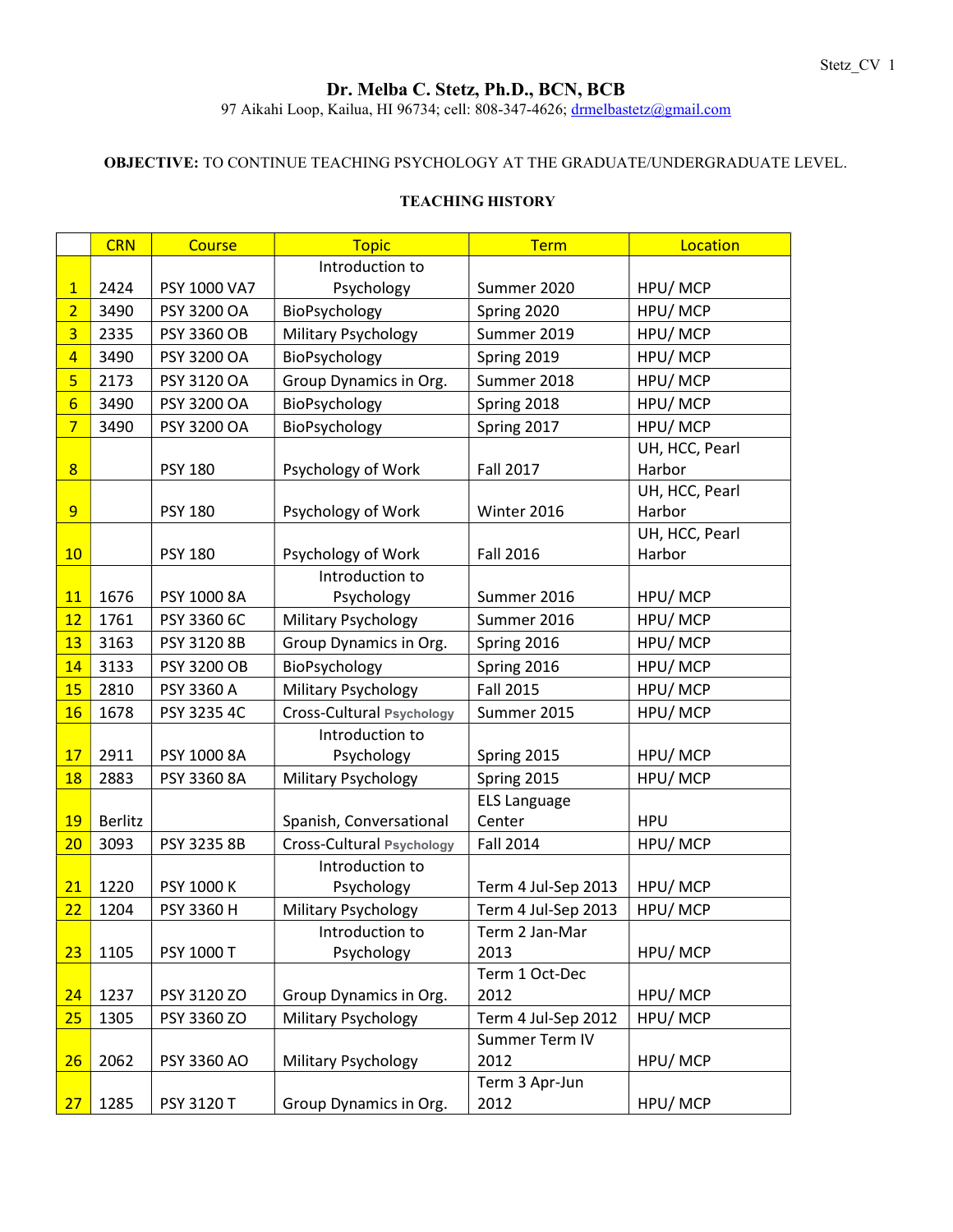|    |      |             |                            | Term 2 Jan-Mar      |                      |
|----|------|-------------|----------------------------|---------------------|----------------------|
| 28 | 1293 | PSY 3360 ZO | <b>Military Psychology</b> | 2012                | HPU/MCP              |
|    |      |             |                            | Term 1 Oct-Dec      |                      |
| 29 | 1196 | PSY 4900 ZO | History and Sys of Psych   | 2011                | HPU/MCP              |
| 30 | 1327 | PSY 3811 ZO | <b>Military Psychology</b> | Term 4 Jul-Sep 2011 | HPU/MCP              |
|    |      |             |                            |                     | Springfield College, |
| 31 |      |             | Human Physiology           | 1998                | DE                   |

#### WORK HISTORY

## Feb, 2016- Present

## PSYCHOLOGIST, OWNER

By The Waves, LLC

- Run a psychology practice to help clients deal with stress.
- Teach Neuro and Biofeedback for self-regulation.

## Nov, 2014- Jan, 2016

# NEURO-PSYCHOLOGY CLINICIAN

Hawaii Pacific DEEG, Honolulu, HI

- Co-run a brain test program to help patients with Traumatic Brain Injuries/ PTSD.
- Run a brain training program to help patients with Traumatic Brain Injuries/ PTSD.

#### Jan, 2001- Oct, 2014

## MILITARY PSYCHOLOGIST

Various (CONUS, OCONUS), U.S. ARMY

- Retired as a Lieutenant Colonel
- Run programs to help warriors suffering from PTSD and TBI.
- **Bring grants to help fund warriors' coping programs.**

#### Fall 2008- Present

## PSYCHOLOGY PROFESSOR, ADJUNCT

University of Hawaii and Hawaii Pacific University

- **Military Psychology**
- Bio-Psychology
- **Introduction to Psychology**
- **History of Psychology**
- Group Dynamics
- Work Psychology

#### PAST EDITOR

 Aug, 2013- AMERICAN PSYCHOLOGICAL ASSOCIATION, Military Psychology Division Newsletter: The Military Psychologist

## EDUCATION

- Jan, 2013- PSYCHOLOGY LICENSE (I#05), HAWAII.
- Oct, 1999- PH.D., PSYCHOLOGY, CARLOS ALBIZU UNIVERSITY, SAN JUAN, PUERTO RICO.
- Jun, 1994- MS, PSYCHOLOGY (HONORS), CARLOS ALBIZU UNIVERSITY, SAN JUAN, PUERTO RICO.
- May, 1992- BA, PSYCHOLOGY, SACRED HEART UNIVERSITY, SAN JUAN, PUERTO RICO (USA).

## PEER-REVIEWED PUBLICATIONS

(1) Stetz, M. C., Folen, R. A., Van Horn, S., Ruseborn, D. & Samuel, K. M. (2013). Technology Complementing Military Psychology Programs and Services in the Pacific Regional Medical Command. Psychological Services 10(3), 283-288.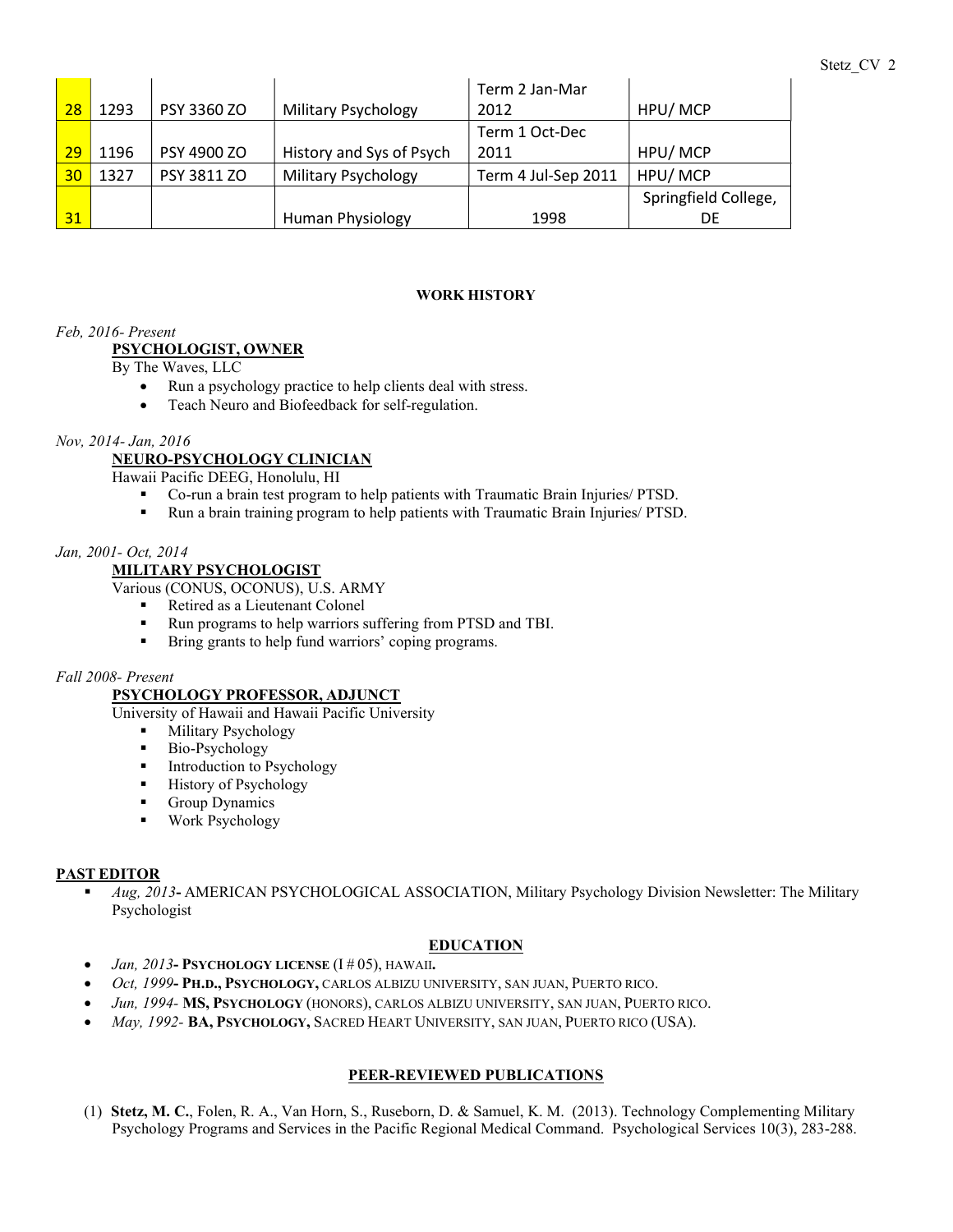- (2) Stetz, M. C., Brown, K. S., Folen, R. A., Nelson, K. L., & Wiederhold, B. K. (2012). Comparing Distraction/Relaxation Modalities with Chronic Pain Patients. NATO… 91 (171-177).
- (3) Stetz, M. C., McDermott, H. H., Brumage, M. R., Holcombe, P. A., Folen, R. A., & Steigman, I. (2012). Psychological Distress in the Military and Mindfulness Based Training. Nova Publishers: pp. 103-116.
- (4) Stetz, T. A. & Stetz, M. C. (2012). Developing a "Military Psychology" Undergraduate Course The Military Psychologist 27, (2), 26-27.
- (5) Russo, M., B., Stetz, M. C., Stetz, T., A. (In-press). Ethical considerations: Cogniceuticals in the military. In A. Chatterjee & M., J., Farah (Eds.) Neuroethics in Practice (pp. 35-45). New York: Oxford University Press.
- (6) Stetz, M.C., Kaloi-Chen, J.Y., Turner, D.D., Bouchard, S., Riva, G., & Wiederhold, B.K. (2011). The effectiveness of technology-enhanced relaxation techniques for military medical warriors. Military Medicine, 176(9), 1065-1070.
- (7) Stetz, M. C., Folen, R. A., & Yamanuha, B. K. (2011). Technology Complementing Military Behavioral Health Efforts at Tripler Army Medical Center. Journal of Clinical Psychology in Medical Settings, 18 (2), 188-195.
- (8) Stetz, M. C. & Wood, D. (2011). Military Special Interest Group. Cybertherapy & Rehabilitation, 13 (1), p. 10.
- (9) Stetz, M. C., Ries, R. I., & Folen, R. A. (2011). Virtual Reality Supporting Psychological Health. In S. Brahnam & L.J. Jain (Eds.): "Advanced computational Intelligence Paradigms in Healthcare 6: Virtual Reality in Psychotherapy, Rehabilitation, and Assessment"(pp. 13-29), Springer.
- (10)Folen, R. A., Jones, S. L., Stetz, M. C., Edmonds, B., & Carlson, J. (2010). The role of telehealth in treating military personnel. Register Report, 36, 8–15.
- (11)Stetz, M. C. (2010). Looking Back: From the Lab to Iraq… and to the Clinic... In Bartone, P. T., Pastel, R. H., & Vaitkus, M. (Eds.), The 71F Advantage- Applying Army Research Psychology for Health and Performance Gains. (pp: 425-433). Center forTechnology and National Security Policy, National Defense University.
- (12)Stetz, M. C. & Folen, R. A. (2010). Tripler's Gaming/Virtual Reality Studies Helping the Military Workforce. The Military Psychologist. 26 (1): 6.
- (13)Stetz, M.C., La Fountain, J., Belay, M. P., Myers, C. A., Meyers, J. A. & Samuel, K.A. (2010). From Tech to Officer… Why did I do it? The Military Psychologist. 26 (1): 7.
- (14)Stetz, M.C., Folen, R. A., Myers, C. A., & Brown, K. S. (2010). Warfighters and Pain. Cybertherapy & Rehabilitation, 1: 27- 28.
- (15)Mosso, J. L., Gonzalez, O. R., Arrellin, R. A., Rodriguez, E., Mosso-Lara, D. (2010), & Stetz, M.C. Night vision in open surgery- Dark operating rooms could improve VR immersion. Cybertherapy & Rehabilitation, 1: 33.
- (16)Miyahira SD, Folen RA, Stetz M, Rizzo A, Kawasaki MM. Use of immersive virtual reality for treating anger. Stud Health Technol Inform. 2010;154:82-6.
- (17)Stetz, M. C., Makela, A., Folen, R. A., & Wiederhold, B. K. (2010). Cyberstudies: Lessons from the Trenches. Cyberpsychology, Behavior, and Social Networking, 13: 79-82.
- (18)Stetz, M. C. Ganz, M. B., & Folen, R. A. (2009). Virtual Reality and Biofeedback to Help War Fighters deal with Stress. In Wiederhold, B. K. Coping with Posttraumatic Stress Disorder in Returning Troops. (pp. 185-192). The NATO Science for Peace and Security Programme.
- (19)Stetz, M. C., Ries, R. I., & Folen, R. A. (2009). VR Lab provides relief for warriors and their families. Cybertherapy and Rehabilitation, 22: 19-21.
- (20)Cuff, P, Russo, M, Stetz, M. Stetz, T. The prevalence of sleep/wake disturbances in mild traumatic brain injury patients. Stetz, M. C., 19th World Congress of Neurology, Poster Abstracts/ Journal of the Neurological Sciences 285S1 (2009) S155- S339.
- (21)Stetz, M. C., Bouchard, S., Wiederhold, B. K., & Folen, R. A. (2009). The Receptiveness of Stress Management Techniques by Military Personnel. Stud Health Technol Inform., 144:125-7.
- (22)Russo, M. B., Stetz, M. C., Jenkins, C. M., & Folen, R. A. (2009). Armodafinil for the Treatment of Excessive Sleepiness. Aviation, Space, and Environmental Medicine. 80(8):743-4.
- (23)Meyers, J., Wallace, B, and Stetz, M. C. Mental Health Specialists… Stepping to the Research Plate! (2009). The Medical Soldiers' Outlook: Newsletter for the AMEDD Enlisted Corps, Vol. 26 (2).
- (24)Stetz, M. C., Long, C. P., Wiederhold, B. K., & Turner, D. D. (2008). Combat Scenarios and Relaxation Training to Harden Medics Against Stress. Journal of CyberTherapy & Rehabilitation, 1(3), 239-246.
- (25)Mosso-Vazquez, J.L., Wiederhold, M.D., Wiederhold, B.K., Rizzo, A., Stetz, M., Lara-Vaca, V., Lopez, R.A., Nava Zarate, M.D., Rosas, R.G., de Oca Jeronimo, S.M., Carvajal, S.S., Zertuche, R.R., Olguin, O.B., Vazquez, A.M. (2008).
- "Cybertherapy and Open Surgery: Preliminary Results in Ambulatory Surgery." CyberPsychology and Behavior. (in press). (26)Stetz, M.C., Long, C. P., Schober, W. V., Cardillo, C. G., & Wildzunas, R. M. (2007). Stress Assessment and Management while Medics Take Care of the VR wounded. Annual Review of Cybertherapy and Medicine, 191-204.
- (27)Stetz, M.C., Thomas M.L., Russo, M.B., Stetz, T.A., Wildzunas, R.M., McDonald, J.J., Wiederhold, B.K., & Romano, J.A. (2007). Stress, Mental Health, and Cognition: A brief Review of Relationships and Countermeasures. Aviation, Space, and Environmental Medicine, Vol. 78 (5), B252-260.
- (28)Bliese, P. D.& Stetz, M. C. (2007). Modeling the Effects of Efficacy, Justice, and Conflict Among Reservists Activated for Homeland Defense. Military Psychology, 19(1), 27-43.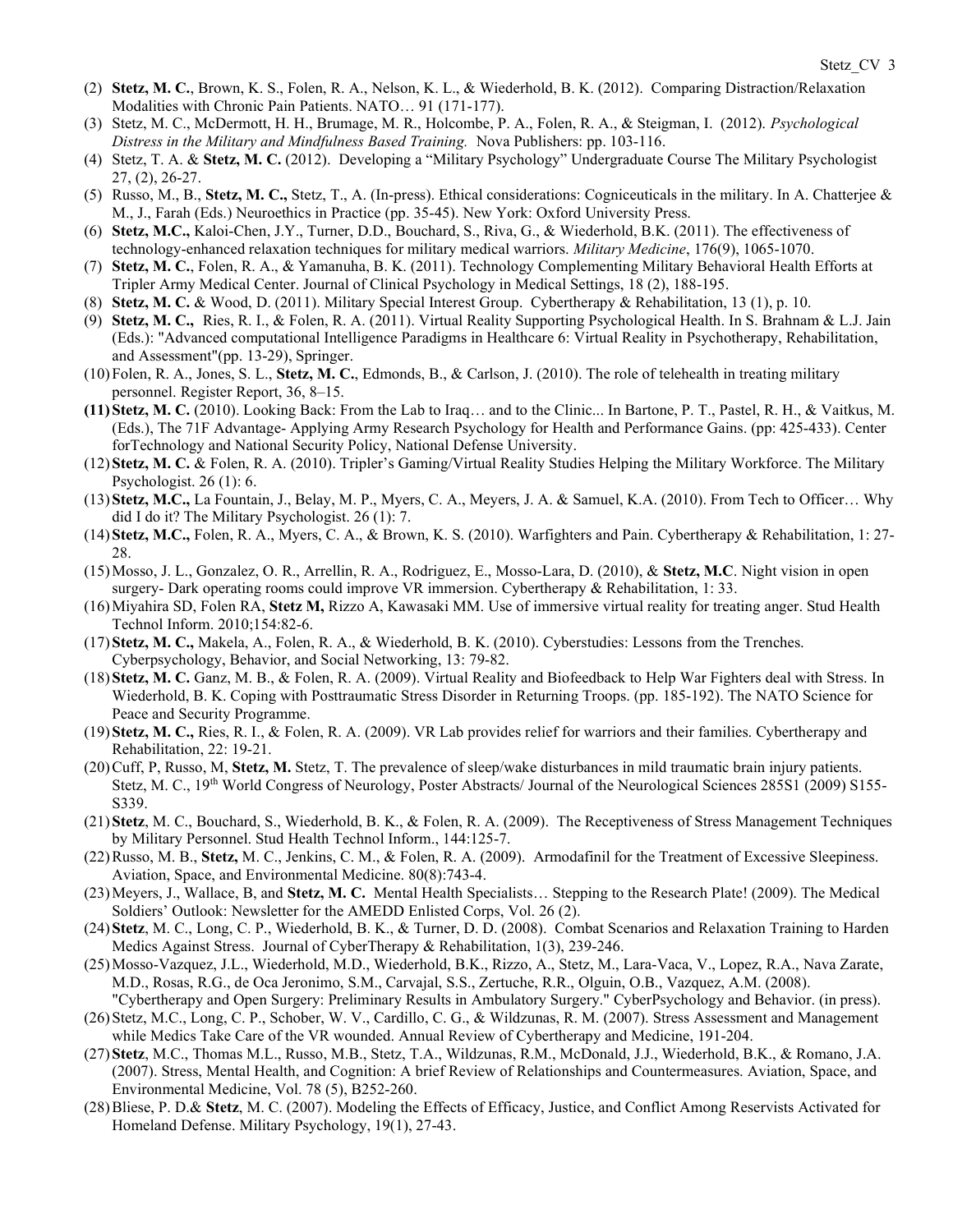- (29)Stetz, M.C., Castro, C. A., & Bliese, P.D. (2007). The Impact of Deactivation Uncertainty, Workload, and Organizational Constraints on reservists' psychological well-being and turnover intentions. Military Medicine, 172 (6), 576-580.
- (30)Estrada, A. X., Stetz, M. C., & Harbke, C.R. (2007). Further Examination of the Psychometric Properties of the Military Equal Opportunity Climate Survey in a Sample of Reserve Component Personnel. International Journal of Intercultural Relations, 31, 137-161.
- (31)Stetz, M.C., Wildzunas, R.M., Wiederhold, B.K, & Hunt, M.P. (2006). The Usefulness of Virtual Reality Stress Inoculation Training for Military Medical Females: A Pilot Study. Annual Review of Cybertherapy and Medicine, 51-58.
- (32)Killgore, W., Stetz, M. C., Castro, C. A., & Hoge, C. W. (2006). Somatic and Emotional Stress Symptom Expression Prior to Deployment by Soldiers with and without Combat Experience. Journal of Psychosomatic Research, 60, 379-385.
- (33)Stetz, T. A., Stetz, M. C., & Bliese, P.D. (2006). The Importance of Self-Efficacy in the Moderating Effects of Social Support on Stressor-Strain Relationships. Work & Stress, 20 (1), 49-59.
- (34)Stetz, M.C., McDonald, J.J., Lukey, B.J., & Gifford, R.K. (2005). Psychiatric Diagnoses as a Cause of Medical Evacuation. Aviation, Space, and Environmental Medicine, 76 (7), C15-20.
- (35)Russo, M. B., Stetz, M.C., & Thomas, M.L. (2005). Monitoring and Predicting Cognitive State and Performance via Physiological Correlates of Neuronal Signals. Aviation, Space, and Environmental Medicine, C-59-63.
- (36)Allison-Aipa, T.S., De la Rosa, G.M., Stetz, M.C., & Castro, C.A. (2005). The impact of National Guard Activation for Homeland Defense: Employer's perspective. Military Medicine, 170 (10), 846-850.
- (37)Romano Jr., J.A.; Lukey, B.J.; Stetz, M.C. (2005) U.S. Warfighters' Mental Health and Readiness. In Strategies to Maintain Combat Readiness during Extended Deployments – A Human Systems Approach (pp.  $9-1-9-8$ ).
- (38)Britt, T. A., Stetz, M.C., & Bliese, P. (2004). Work-Relevant Values Strengthen the Stressor–Strain Relation in Elite Army Units. Military Psychology, 16(1), 1–17.

#### RESEARCH GRANTS

LTC Melba C. Stetz 2012 Role: Principal Investigator Funding Source: Telemedicine and Advanced Technology Research Center (TATRC) Title of Project: "Virtual Reality Patients for Training/Re-Training Behavioral Health Diagnoses and Treatment."

MAJ Melba C. Stetz 2010 Role: Principal Investigator Funding Source: Telemedicine and Advanced Technology Research Center (TATRC) Title of Project: "The Efficacy of Virtual Reality for Stress Relaxation and Cognitive Performance."

MAJ Melba C. Stetz 2010 Role: Principal Investigator Funding Source: Telemedicine and Advanced Technology Research Center (TATRC) Title of Project: "The Effect of Interactive Simulations on Exercise Adherence with Overweight and Obese Adults."

MAJ Melba C. Stetz 2009 Role: Associate Investigator Funding Source: TAMC's Departments of Psychology; Pacific Telehealth and Technology Hui Title of Project: TAMC 19H031: "A comparison of guided imagery and virtual reality for the treatment of chronic pain"

MAJ Melba C. Stetz 2009 Role: Associate Investigator Funding Source: TAMC's Departments of Psychology; Pacific Telehealth and Technology Hui Title of Project: TAMC 31H04: "Biofeedback Assisted Self-Regulation in a Virtual Reality Environment"

MAJ Melba C. Stetz 2008-2009

Role: Associate Investigator Funding Source: TAMC's Department of Psychology; Pacific Telehealth and Technology Hui Title of Project: TAMC 12H05: "The Influence of Image Type on Reactivity to Anger Stimuli: Virtual Reality vs. Flat-Screen Imagery"

MAJ Melba C. Stetz 2008-2009 Role: Associate Investigator Funding Source: TAMC's Departments of Psychology and Surgery; Pacific Telehealth and Technology Hui Title of Project: TAMC 27H08: "Treatment Efficacy of Virtual Reality Distraction in the Reduction of Pain and Anxiety During Cystoscopy"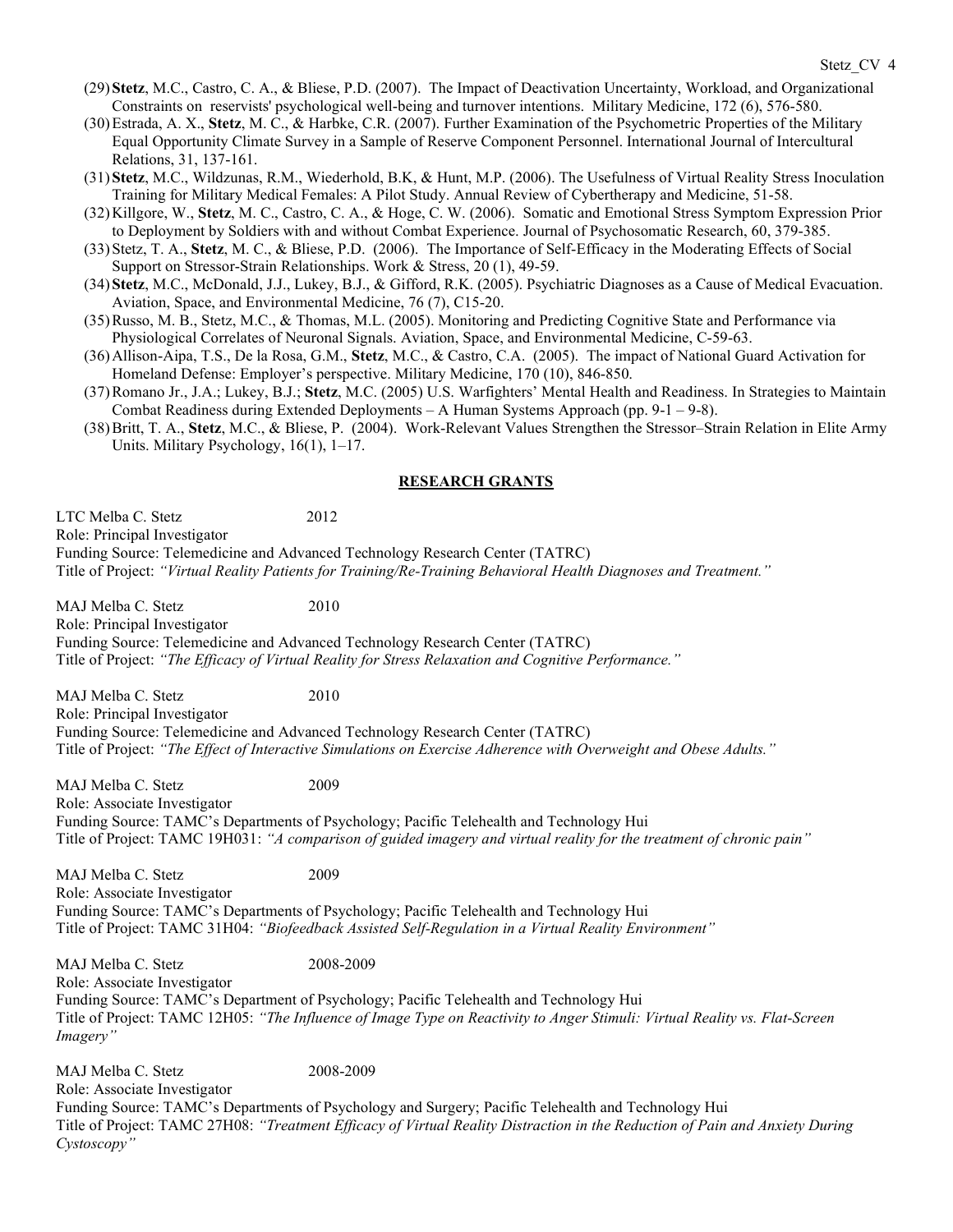MAJ Melba C. Stetz 2007 Role: Principal Investigator Funding Source: None Title of Project: Iraq 08-00: "Deployed Aircrew's Stress and Coping Study"

CPT Melba C. Stetz 2006-2007 Role: Principal Investigator Funding Source: TATRC Title of Project: USAARL HUC Log # 2007-006: "The Effectiveness of Immersive Assisted Relaxation Training for Forward Surgical Teams."

CPT Melba C. Stetz 2005-2006 Role: Principal Investigator Funding Source: TATRC Title of Project: USAARL HUC Log # 2006-015: "Virtual Reality Stress Inoculation Training for Combat Medical Personnel."

She has previous research participation while at CAU and WRAIR.

#### LATEST CONFERENCE/SYMPOSIUM/POSTER 2008-2013

American Psychological Association Annual Convention, Honolulu, HI (31 JUL- 04 AUG, 13). Stetz, T. A., Stetz, M. C., & Folen, R. A. Role of Administrative Flight Stressors, Physical Flight Stressors, and War Stressors in Aircrew.

Research Symposium, Research at Tripler Army Medical Center (TAMC), Hawaii Pacific University (HPU), Honolulu, HI (08 MAR 13)

HPA Hawaii Psychological Association (OCT 19- 20, 2012), Kanehoe, HI.

- a) Stetz, M. C. & Folen, R. A. Using Virtual Reality and Physiological Monitoring to Optimize Psychological Clinical Research Trials.
- b) Stetz, M. C., Wilhite, A. T., Folen, R. A., Miyahira, S. D., & Brown, K. S. Using Virtual Reality and Physiological Monitoring to Optimize Psychological Clinical Research.
- c) Stetz, M.C., Smith, S. D., Folen, R. A., Brown, K. S., & Sousa, C. L. Beaches and Abusive Bosses: Using Virtuality to Train Pain and Anger Management.
- d) Folen, R. A., Stetz, M.C., Smith, S. D., Sousa, C. L., & Ruseborn, D. Smoking Cue Exposure: Flat Screen vs. Virtual Reality Reactivity.
- e) Folen, R. A., Stetz, M. C., Ruseborn, D., Joe, J. L., & Smith, S. D. Benefits and Limitations of Riding a Bike While Watching TV or Playing Video Games.

2012 Pacific Regional, Behavioral Health Summit, September(13-14 SEP, 2012), Tripler AMC, Tripler Army Medical Center, Honolulu, HI.

- (1) Stetz, M. C., Folen, R. A., Sousa, S. L, Enomoto, C. M., & Joe, J. L. The Usefulness of Technology in Behavioral Health
- (2) Folen, R. A., Martin, S. D., Cua, E., Gracey, S., & Stetz, M. C. Tele-Behavioral Health: To Boldly Go Where No One Has Gone Before.
- (3) Ries, R. I., Stetz, M. C., Mar, C. B., Reyes, H. L., Wolverton, A., Brown, D. G., Folen, R. A., & Joseph, G. Resiliency Training Survey Feedback
- (4) Ries, R. I., Stetz, M. C., Mar, C. B., Reyes, H. L., Wolverton, A., Brown, D. G., Folen, R. A., & Joseph, G. Resiliency Training Survey Feedback.
- (5) Evaluation of a Cognitive-Behavioral Social Skills Group for Military Youth with Social Functioning Difficulties. Dodge, S., Fernandez, S., Chung, G., Carter, A., Itoga, D., Yano, K., Hanawahine, G., & Stetz, M. C.

14th Annual James W. Bass Research Symposium and 5th Annual Donald A. Person Poster Session (23 May 2012, Tripler Army Medical Center, Honolulu, HI.

- (1) Stetz M. C., Folen R. A., Brown K. S., Miyahira S. D., & Wilhite A. P. The importance of incorporating physiological information into psychological studies.
- (2) Stetz, M. C., Folen, R. A., Brown, K. S., Smith, S. D., Sousa, C. L., & Acosta, J. A. Virtual reality to help with pain and anger. Presented at the 5th Annual Donald A.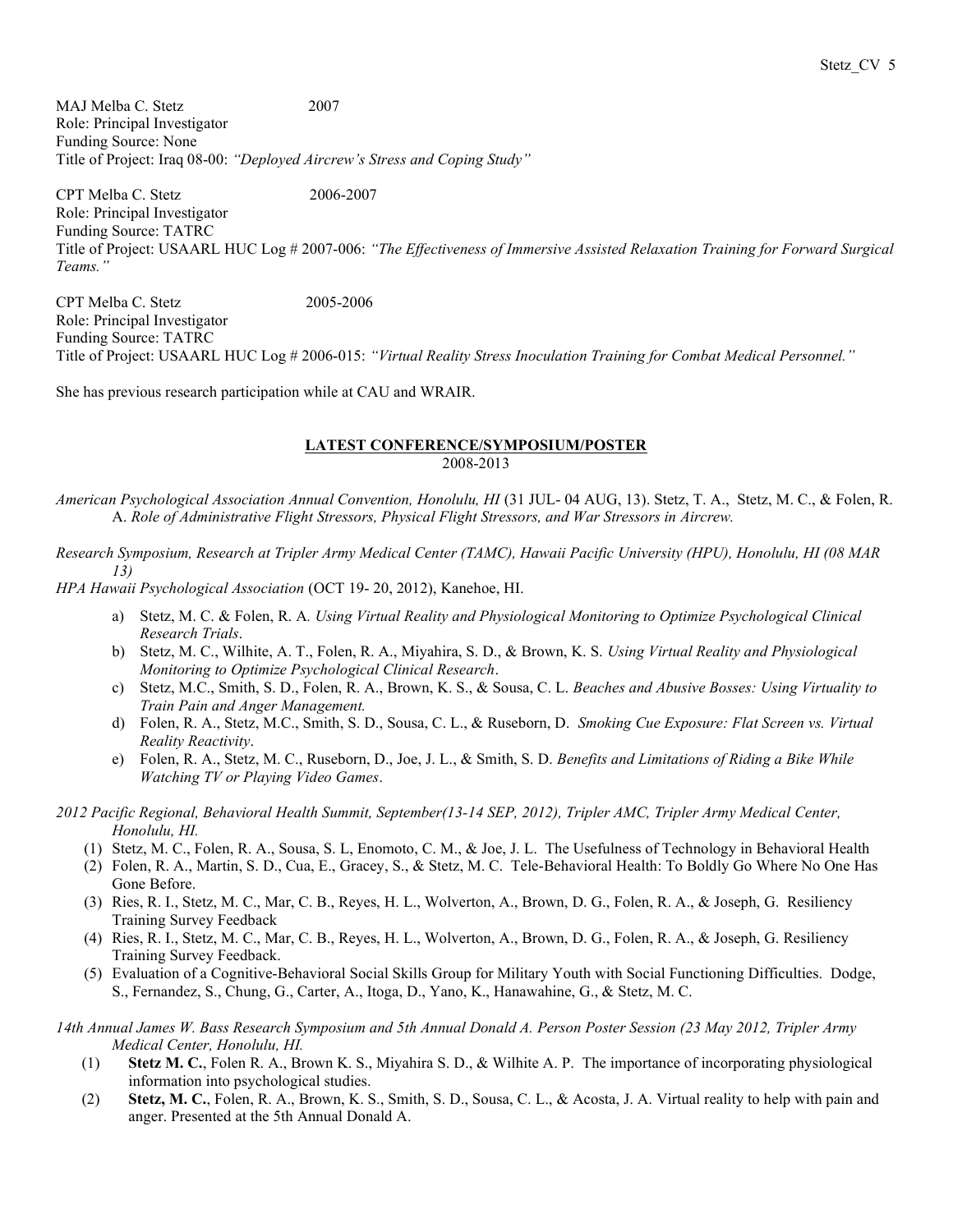- (3) Stetz, M. C., Folen, R. A., Ruseborn, D., Cortez, Y. C, Smith, S. D., Sousa, C. L., DeGuzman, D., & Castagno, C. Physical exercise with television vs. video games: Relative adherence and benefits.
- (4) Folen, R.A., Stetz, M.C., Smith, S.D., Ruseborn, D., DeGuzman, D., & Wood, M. C. Reactivity to smoking cues: Flat screen vs. virtual reality exposure.

22nd Asia Pacific Military Medicine Conference - APMMC XXIIAPMMC XXII. April 30, 2012 - May 4, 2012 , Bangkok, Thailand. Stetz, M.C., Smith, S. D., Folen, R. A., Brown, K. S., Sousa, C. L., & Acosta, J. A. Pain and Anger: Using Virtual Environments to Self-Regulate.

Association for Applied Psychophysiology and Biofeedback. March 7-8, 2012, Baltimore, Maryland. Drury, R., Buckwalter, G., Tan, G., Stetz, M. C., & Malyj, W. "HRV, Resilience and PTSD."

SecArmy gave me his coin after I briefed him: 10/22/2012 - 10/24/2012 AUSA Annual Meeting & Exposition Washington, DC. Walter E. Washington Convention Center.

NATO Wounds of War IV: Pain Syndromes – From Recruitment to Returning Troops. Südkärnten, Austria. (30 SEP- 02 OCT, 2011). (1) Stetz, M. C., Sousa, C. L., Nelson, K. L., Brown, K. S., & Folen, R. A. "Technology to relax chronic pain patients". (2) Stetz, M. C., Sousa, C. L., Nelson, K. L., Anderson, M. C., & Folen, R. A. "A Comparison of Videos' Presentation Modalities to Trigger a Desire to Smoke."

Hawaii Psychological Association (HPA), Kanehoe, HI. (02 October, 2011).

- (1) Stetz, M. C., Sousa, C. L., Nelson, K. L., Brown, K. S., & Folen, R. A. "Technology to relax chronic pain patients".
- (2) Stetz, M.C., Sousa, C.L., Nelson, K.L., Anderson, M.C., & Folen, R.A. "A Comparison of Video & Modalities to Trigger a Desire to Smoke"

TSG gave me his coin after I briefed him: 6/27/2011 - 6/29/2011 AUSA's Army Medical Exposition San Antonio, TX, Henry B. Gonzalez Convention Center.

CyberPsychology & Cybertherapy 16, Canada (19-2 JUN, 2011).

- (1) Stetz, M.C. & Mosso, J. L. "Using VR for pain distraction."
- (2) Stetz, M.C., Ries, R. I., Brown, et al. "A comparison of guided imagery modalities for pain distraction."
- (3) Folen, R. A., Stetz, M. C., & Jones, S. L. "TeleCybertherapy: Contributions and challenges from a hospital in the Pacific.

13th Annual Donald A Person Poster Session, Tripler Army Medical Center, HI. (20 May 11).

 (1) VanHorn, SA, Stetz, M.C., Sousa, CL, Porfirio, ME, Nachowicz, JM, Brown, KS, Folen, RA, & Diebold, CJ. "The Efficacy of Using Technology to Treat Chronic Pain Patients".

(2) Porfirio, ME, Stetz, M.C., Sousa, CL, VanHorn, SA, Nelson, KL, Folen, RA. "Panoramic Videos and Virtual Reality to Trigger Desire to Smoke."

Medicine Meets Virtual Reality: Newport Beach Marriott Hotel & Spa, Newport Beach, California (08-10 FEB11). (1) Stetz, M. C., Folen, R. A., & Ries, R. I., & Parsons, T. Virtual Reality for Psychology's Clinical and Research Use.

Hawaii Psychological Association Annual Convention: Ala Moana Hotel, Honolulu, HI (29 OCT 10).

- (1) Stetz, M. C., Folen, R. A., & Ries, R. I. Cybertherapy's Contribution to Psychology.
- (2) McDermott, H.H., Stetz, M. C., Howard, S. N., Holcombe, P. A., & Folen, R. A. From "There I was…" to "Here I am!" Results from a Mindfulness Training.
- (2) Kaloi-Chen, J. Y., Nachowicz, J, Stetz, M. C., & Folen, R. A. Deployed Aviators' Stressors and Preferences When Seeking Psychological Help.
- (3) Ries, R. I., Stetz, M. C., Roberson, L. W., & Folen, R. A. Posttraumatic Stress Disorder Item Endorsement by Warfighters.
- (4) Porfirio, M. E., Stetz, M. C., Yamanuha, B. K., & Folen, R. A. Immersion in the Virtual World.

Force Health Protection: Phoenix, AZ (10 Aug, 10). Allison-Aipa, T. & Stetz, M. C. A Potential Disparity between the Selfreported Stress Symptoms of Soldiers and the Diagnoses of their Providers.

CyberTherapy & CyberPsychology Conference in Seoul, Korea (21-23 Jun,10):

- (1) Stetz, M.C., Folen, R. A., & Ries, R. I. Studying warfighters with… more than surveys.
- (2) Miyahira, S. D., Folen, R. A., Stetz, M. C., Rizzo, A, & Kawasaki, M. M. Use of Immersive Virtual Reality for Treating Anger. Korea.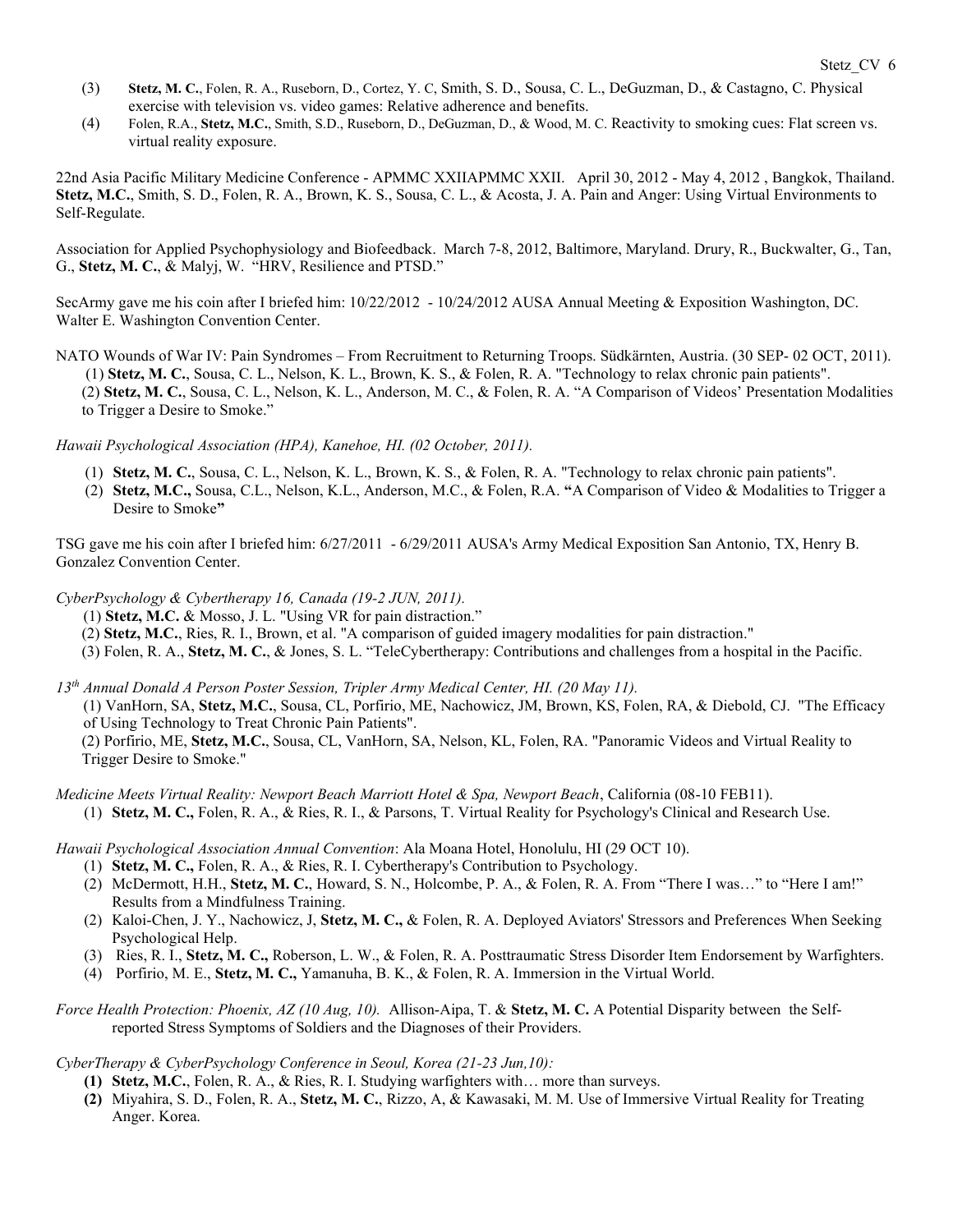12th Annual Donald A. Person Poster Session and Graduate Medical Education Research, Tripler Army Medical Center, Honolulu, HI (19 May 19, 2010).

(1) Kaloi-Chen, J.Y., Stetz, M.C., Folen, R.A. Deployed Warfighters' Stressors and Preferences when Seeking Psychological Help. (2) McDermott, H., Stetz, M.C., Holcombe, P.A., Folen, R.A. From "There I was..." to "Here I am!" Results from a Mindfulness training. (3) Miller, D.R., Belay, M.P., Stetz, M.C., Folen, R.A. Behavior Health Care During a Combat Deployment: A BSO's Perspective. (4) Ries, R. I., Stetz, M. C., Folen, R. A. Moderate to Extreme Posttraumatic Stress Disorder Item Endorsement in Three Samples of Warfighters.

- 2010 AMEDD Research Psychology (71F) Postgraduate Professional Short Course (PPSC), Maryland ( 22-23 Apr 10). Myatt, C., Clark, M., Escolas, S., & Stetz, M. C. "Non-Traditional Assignments- SOCOM & FST Teams—What do 71Fs Bring to the Table?"
- Force Health Protection: Phoenix, AZ, August 2010. Allison-Aipa, T.S., & Stetz, M.C. A Potential Disparity Between the Selfreported Stress Symptoms of Soldiers and the Diagnoses of their Providers. 63rd Regional Support Command, Moffett Field, CA. Poster:
- 4<sup>th</sup> Annual Hawaii Pacific University Psychology Conference, Honolulu, HI (10 Apr 10). Stetz, M.C., Ries, R. I., Myers, C.A. "The Advantages of Using Virtual Reality/Gaming in Psychology."
- Hawaii Chapter Scientific Meeting, American College of Physicians (ACP), (9 Jan 10) in Kaneohe, HI. (1) Cuff, PL, Stetz, M. C., Yoshioka, D, Russo, MB, Folen, RA, & Diebold, CJ. Insomnia in Mild Traumatic Brain Injury Patients. (2) Stetz, M. C., Folen, RA, & Myers, CA. The Impact of Head Injury on the Sleepiness and Coping Strategies of Aviators supporting Operation Iraqi Freedom. (3) Stetz, M. C., Reeves, DL, & Ries, RI: The Impact of Relaxation and Neurocognitive Practice for Military Medical Teams.
- Hawaii Psychological Association (HPA) (9 & 10 Nov 09), Ala Moana Hotel, Honolulu, HI.
	- (1) Stetz, M.C., Folen, R. A., SPC Justin Meyers, CPT Michael Ganz, Ph.D. & Dawn Yoshioka, Heather McDermott, M.Ed. & Andrew Koliani, M.A., Miyahira, Sarah, & Clyde, Hladky. Virtual Reality for Psychology: Pricey up front for priceless results. (2) Stetz, M. C., Ganz, M., Jenkins, C. M., & Folen, R. A. Stressors and Coping Choices while in Operation Iraqi Freedom. (3) Brown, K. S., James, M., Tyson, J., & Stetz, M. C. Health Psychology Update: Bridging the Worlds of Psychology & Medicine.

Stetz, M., Bouchard, S., Wiederhold, B.K., Riva, G., & Folen, R.A. (2009). "The Receptiveness of Stress Management Techniques by Military Personnel." In Wiederhold, B.K., &, Riva, G. (Eds.), Annual Review of Cybertherapy and Telemedicine. Vol. 7. San Diego: Interactive Media Institute.

- Hawaii Neurological Society, Annual Scientific Conference, Sheraton Waikiki, HI (31 Oct 09).
	- (1) Stetz, M. C., Jenkins, C. M., Russo, M. B., & Folen, R. A. Sleep Problems in a Deployed Aviation Sample; (2) Stetz, M. C., Turner, D. D., & Reeves, D. L. The Impact of Relaxation and Neurocognitive Practice for Military Medical Teams; (3) Ganz, M., Stetz, M. C., & Folen, R. A. The Impact of Traumatic Brain Injury on the Sleepiness and Coping Strategies of Aviators supporting Operation Iraqi Freedom; (4) Meyers, J.A., Stetz, M. C., Stetz, T.A., Folen, R.A., Russo, M.B. Psychological Symptoms in Mild Traumatic Brain Injury Patients; (5) Cuff, P.L., Stetz, M. C., Yoshioka, D., Russo, M.B., Folen, R. A., & Diebold, C.J. Insomnia in Mild Traumatic Brain Injury Patients.
- NATO Advanced Research Workshop: Wounds of War II: Addressing Posttraumatic Stress Disorder in Peacekeeping and Combat Troops. Südkärnten, Austria. (18-21 Oct 09). Stetz, M. C.: Virtual Reality & Biofeedback to Help Warfighters deal with Stress.
- Primer Simposio de Medicina Virtual, Universidad Panamericana, Mexico City, Mexico (28-29 Sep 09). Stetz, M. C. & Folen, R.A. Realidad Virtual y Psicología Militar.
- Innovación y Automatización de la Tecnología Medica, Hospital Civil de Culiacán y Facultad de Medicina, Mexico (25-26 Sep 09). Stetz, M. C. & Folen, R.A. Combat Stress and Cybertherapy.
- 14th Annual CyberTherapy and CyberPsychology Conference, Lago Maggiore, Verbania-Intra, Italy (21-23 Jun 09): (1) Stetz, M. C., Bouchard, S., Wiederhold, B. K., & Folen, R. A. The Receptiveness of Stress Management Techniques by Military Personnel; pg 125-127. (2) Folen, R. A., Miyahira, S, & Stetz, M. C. Immersive Panoramic Video Display Compared to Flat Screen Display: Psychological and Physiological Reactions to Anger Stimuli.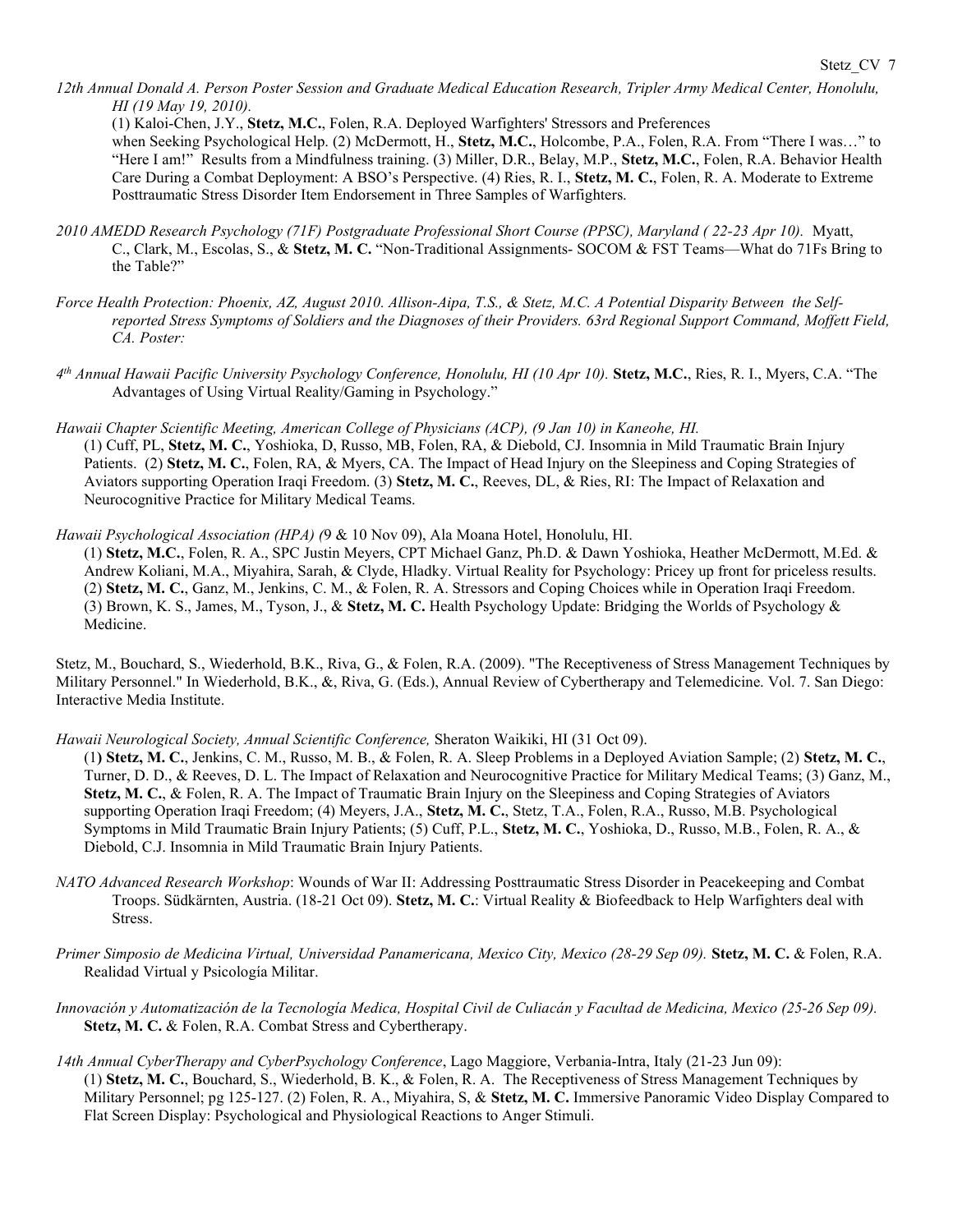23rd Annual Meeting of the Associated Professional Sleep Societies, Seattle, Washington (11-15 Jun 09). (1) Stetz, M. C., Russo, M. B., & Stetz, T. A. An Accessible Sleep Tool for Military Personnel: The Post Traumatic Stress Disorder Checklist. (2) Stetz, M. C., Stetz, T. Cuff, P. & Russo, M. Insomnia in Mild Traumatic Brain Injury Patients. (3) Russo, M. B., Stetz, M. C., & Stetz, T. A. The Prevalence of Sleep/Wake Problems in Mild Traumatic Brain Injury Patients. (4) Russo, M. B., Stetz, M. C. & Stetz, T. A. Excessive Daytime Sleepiness in Traumatic Brain Injury patients.

- American Urologic Association, San Francisco, CA. (29 May- 03 JUN 10). Kallingal, G., Ernest, A., Musser, J., Stetz, M. C., Nishimoto, P., Folen, R. A. Clark, J. Y. Treatment efficacy of virtual reality distraction in the reduction of pain and anxiety during cystoscopy.
- 11th Annual James W. Bass Research Symposium and 2nd annual Donald A Person Poster session, Tripler Army Medical Center, HI. (20 May 09).

(1) Ganz, M., Stetz, M. C., Jenkins, C., & Folen, R. A., Stressors and Coping Strategies in Operation Iraqi Freedom. (2) Kallingal, G., Stetz, M. C., Meyers, J., Folen, R., & Clark, J. Treatment Efficacy of Virtual Reality Distraction in the Reduction of Pain and Anxiety During Cystoscopy.

(3) Fernandez, S., Stetz, M. C., Davis. J. Chung, G, Salas, R. & Folen, R. Modified Exposure, Relaxation, and Rescripting Therapy for Traumatized Children with Nightmares.

VIII Mexican Symposium on Surgery Assisted by Computer and Medical Image Processing (MEXCAS 2007) Mexico City, Mexico. (20-21 Sep 07). (1) De la Fuente Gonzalez, M., Wiederhold, M.D., Wiederhold, B.K., Rizzo, A., Stetz, M., Arroyo Mendoza, R.M., Alvarez Monroy, M.L., Mosso-Vazquez, M.L., Rendon Garcia, A.M., Elvia Hernandez, V., Zamora Limon, J.,M., Bazan Lopez, J.A., Senties Carvajal, S., Lopez Hernandez, A., Garcia Gonzalez, I., Balice Olguin, O. CyberTherapy in Ambulatory Surgery. (2) Mosso-Vazquez, J.L., De la Fuente Gonzalez, M., Wiederhold, M.D., Wiederhold, B.K., Rizzo, A., Stetz, M. CyberTherapy: Medical Applications.

MMVR, CA, 2008- Short Paper submitted for Presentation

Research Symposium, USAARL, 2007- Presentation

Medicine Meets Virtual Reality (MMVR), California, 2007- Presentation

- (1) Stetz, M. C., Stetz, T. A., Wildzunas, R. M., & Wiederhold, B. K. Flight Medics' Virtual Reality Training to Enhance Performance under Combat Stress.
- (2) Stetz, M. C. & Long, C. P. The Usefulness of Virtual Reality Stress Inoculation Training with Coping Strategies on Military First Responder Students. Virtual Reality (MMVR), California, 2007- Presentation

Cybertherapy 2007, Washington DC, 2007- Presentation

Cybertherapy Conference, Canada, 2006- Presentation

(1) Adler, A. B., McGurk, D., Stetz, M. C., & Bliese, P. D. (2003, March). Military occupational stressors in garrison, training, and deployed environments. Paper presented at the NIOSH/APA Symposium, Toronto, Canada.

#### AWARDS/DECORATIONS

Legion of Merit Order of Military Medical Merit Arthur W. Melton Award for Early Career Achievement in Military Psychology Presidential Champion Award- Silver/Bronze Iraq Campaign Medal Aviation Badge Parachutist Badge German Armed Forces Proficiency Badge Global War on Terrorism Service Medal Meritorious Service Medal

Army Commendation Medal Army Reserve Commendation Medal Military Outstanding Volunteer Service Medal Armed Forces Reserve Medal Army Achievement Medal Overseas Service Ribbon National Defense Service Medal Army Service Ribbon NCO Development Professional Ribbon